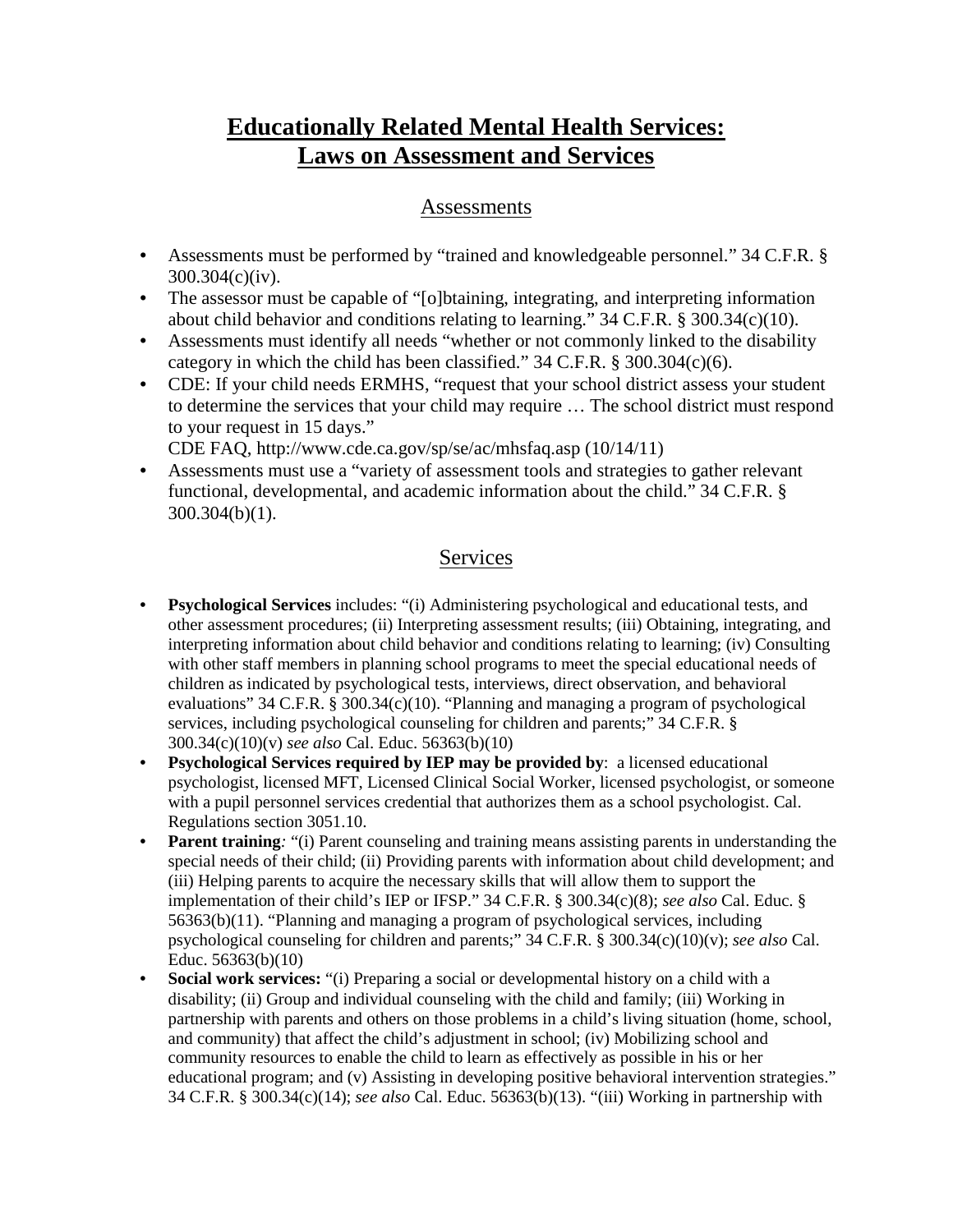parents and others on those problems in a child's living situation (home, school, and community) that affect the child's adjustment in school;" 34 C.F.R. § 300.34(c)(14); *see also* Cal. Educ. 56363(b)(13)

- **Day treatment:** Not expressly listed in the statutes, but *E.g.: Tracy N. v. Dept. of Educ., Haw.*, 715 F.Supp. 2d 1093, 1112, 1114 (D. Haw. 2010) (a day treatment program was appropriate for a large youth with frequent behavioral outbursts)
- **Case management**: Social work includes "Mobilizing school and community resources to enable the child to learn as effectively as possible in his or her educational program" 34 C.F.R. § 300.34(c)(14)(iv); *see also* Cal. Educ. 56363(b)(13).
- **Positive behavior intervention**: Psychological Services includes "Assisting in developing positive behavioral intervention strategies" 34 C.F.R. § 300.34(c)(10)(vi) *see also* Cal. Educ. 56363(b)(10). Social work includes: "Assisting in developing positive behavioral intervention strategies." 34 C.F.R. § 300.34(c)(14)(v); *see also* Cal. Educ. 56363(b)(13)
- **Medication management:** Related services include "medical services for diagnostic or evaluation purposes." .34(a); *see also* Cal. Educ. § 56363(a)
- "**School health services and school nurse services**: means health services that are designed to enable a child with a disability to receive FAPE as described in the child's IEP. School nurse services are services provided by a qualified school nurse. School health services are services that may be provided by either a qualified school nurse or other qualified person." 34 C.F.R. § 300.34(c)(13); *see also* Cal. Educ. § 56363(b)(12). Health related services that "enable a disabled child to stay in school during the day" are considered to provide the child with meaningful access to education, and therefore fall within the covered category of "supportive services." *Cedar Rapids Cmty Sch. Dist. v. Garret*, 526 U.S. 66, 73 (1999), including: continuous nursing service throughout the day (*Cedar Rapids*, 526 U.S. at 73); services that a nurse or other qualified person may administer when doctor prescribes and supervises (*Irving Indep. Sch. Dist. v. Tatro (Tatro)*, 458 U.S. 883, 890 (1984)); and administration of psychotropic medication, emergency injections, and oral medications. (*Tatro*, 458 U.S. at 893; *see also John A. v. Bd. of Educ. for Howard County*, 400 Md. 363, 384 (Ct. of App. MD 2007) (administration of psychotropic medication is a related service)).
	- *Taylor By and Through Taylor v. Honig*, 910 F.2d 627, 630 (9th Cir. 1990) (upholding preliminary injunction to maintain child in a residential placement program providing an on-site school program to prevent truancy, psychotherapy including family, individual, and group sessions to treat depression, an on call psychiatrist to prescribe and manage anti-depressant medication, an on site nurse, and a "responsive adult" to administer medication);
	- *Twp. of Bloomfield Bd. of Educ. v. S.C. ex rel. T.M.*, 2005 U.S. Dist. LEXIS 21424, \*31 (D. N.J. Sep. 22, 2005) (holding that where *"*psychiatric stabilization is a necessary part of [student's] educational program. This is a continuing, interrelated process in which his psychological difficulties and his education continue in tandem. While medical doctors and psychiatrists may diagnose and evaluate T.M. and aides may provide continuing counseling and monitoring, it is part of an educational process. Without the diagnosis and evaluation and without the counseling and monitoring the educational process could not take place.")
	- *Brown v. Wilson County Sch. Bd.*, 747 F Supp 436 (M.D. Tenn. 1990), *modified by* 1990 U.S. Dist. LEXIS 12490 (M.D. Tenn. May 30, 1990) (school district financially responsible for student's costs at residential program, where student suffering from unpredictable, severe behavioral disorder required 24-hour behavioral modification program to learn, because doctor visits accounting for less than one hour per month did not change nature of program from "education" to "medical" since services and medical evaluations provided by program were all specifically listed as "special education and related services")